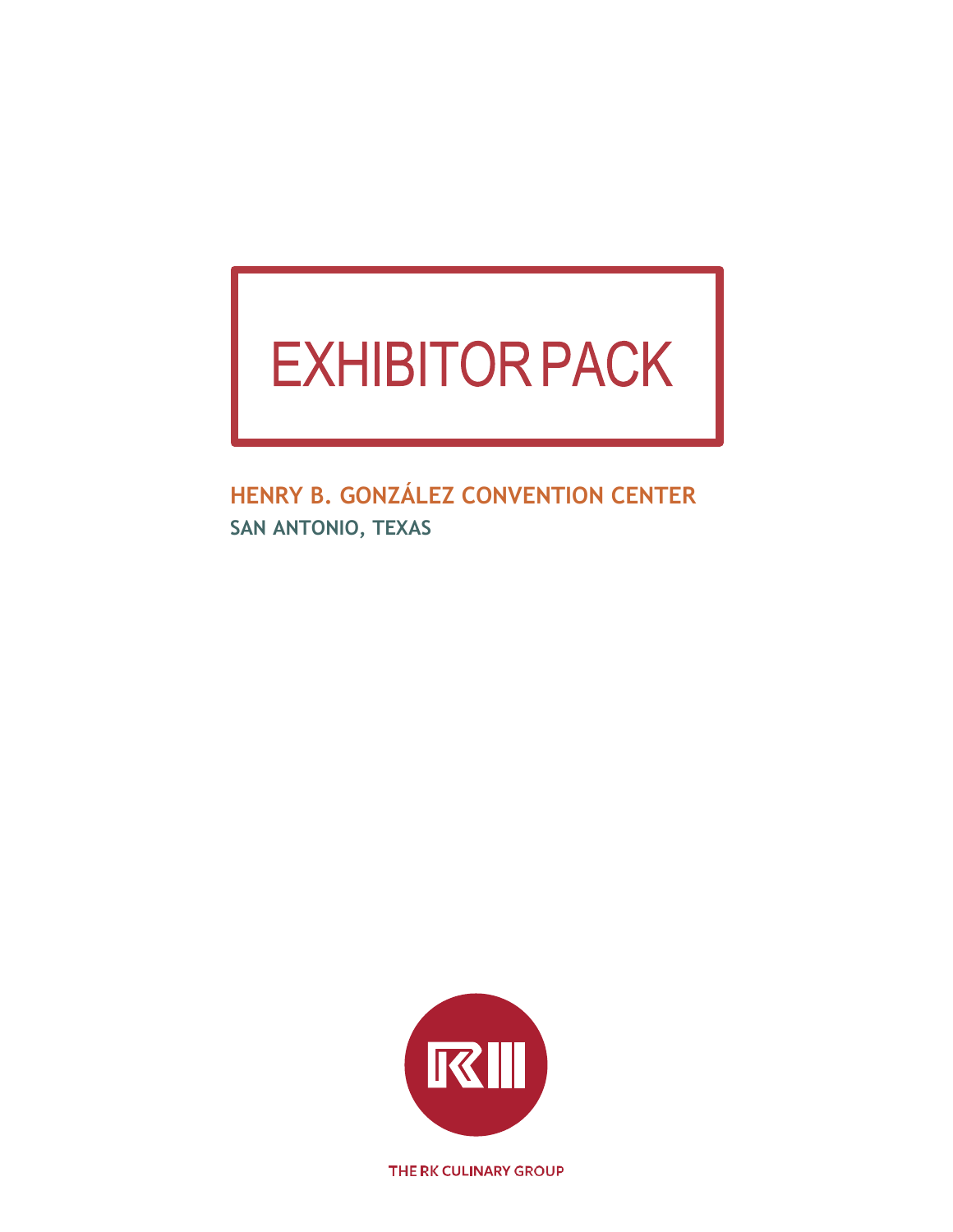# Welcome, Bienvenido, Bienvenue, Wilkommen, 'Ahlaan Bik, Välkomna, Welkom, Yokoso, 欢迎 (Huan Yíng)

On behalf of The RK Culinary Group, we welcome you to the dynamic Henry B. González Convention Center and the amazing city of San Antonio. Prepare to discover an incredible diversity of contemporary attractions, historic landmarksandvirtuallynon-stopentertainment all matched by our equally amazing options for award-winning cuisine!

The RK Culinary Group, the largest privately held culinary group in San Antonio, represents the talents of our city's finest catering professionals with over 70 years of renowned experience. Our dedication to the most inspired selections, locally sourced whenever possible for authentic preparation and freshest flavor, matched by the highest standards of service make every event a success from start to finish.

Whatever your taste, event theme, or dietary requests, we have the perfect menu and ideal solutions to fit the occasion for any number of guests.Qualitypreparation,exacting attention toeverydetailandpresentation,andsensational cuisine has raised the bar for event dining that surpasses all others.

The distinguished professionals who comprise The RK Culinary Group understand what it takes to make great food—so please explore our extensive menu opportunities and let us know if you have any special needs or event considerations that require customized meal selections.

Our entire team is here to help and ensure your visit to the Henry B. González Convention Center is bold, bright, and the most beautiful experience on every level. We look forward to serving you soon!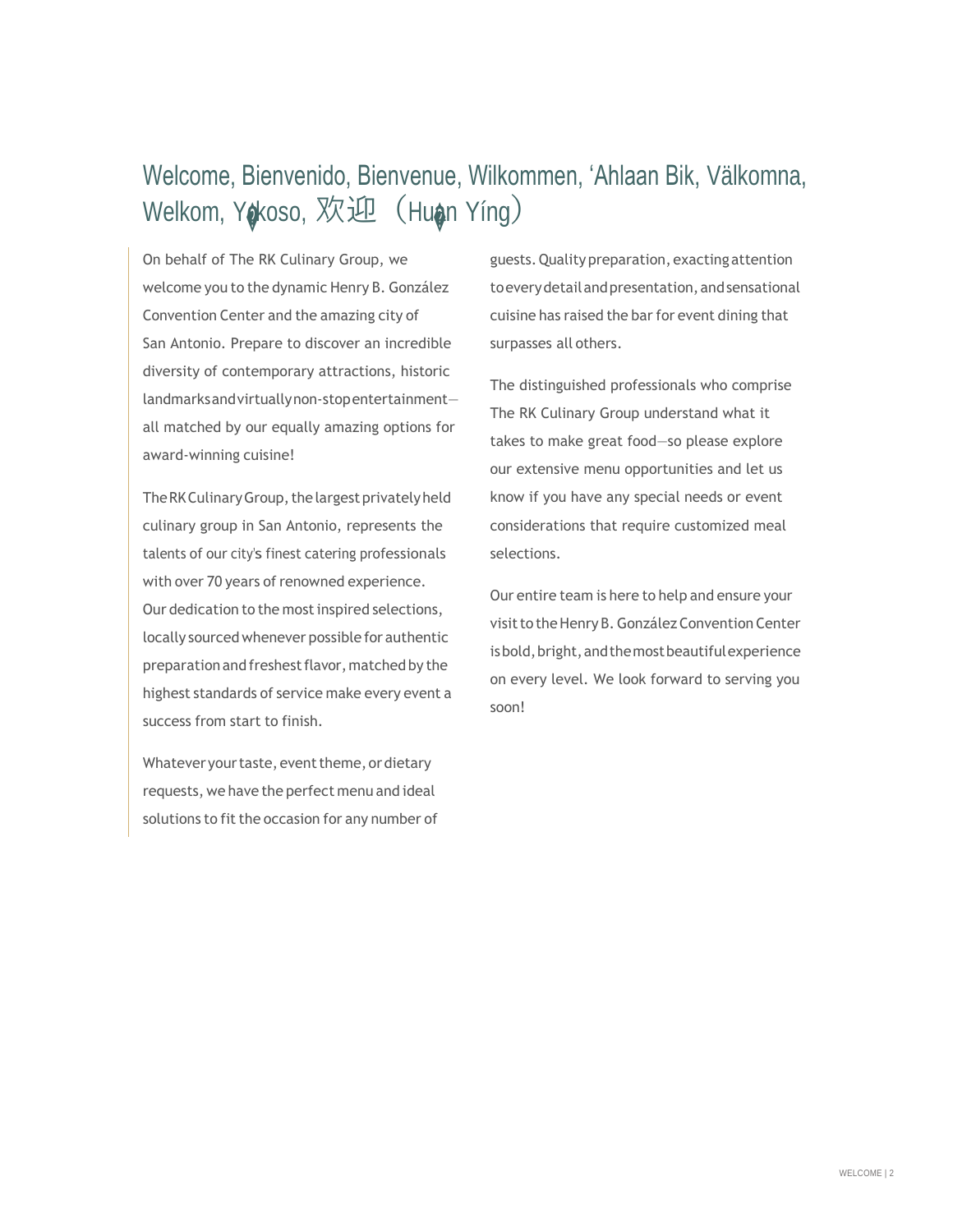# POLICIES AND PROCEDURES

# THE RK CULINARY GROUP (RKIII), LLC EXHIBITOR FOOD SERVICE

Please advise if a table is needed for service as well as the show colors so we can dress the table properly.

All prices quoted are subject to a 22% service charge and applicable sales tax.

Orders must be received and either paid in full or secured with a credit card two weeks prior to the start of the show, as a 10% or \$50 late fee (whichever is greater) will be applied.

Your credit card will be charged 72 hours prior to the start of your service for the total estimated amount plus a \$200.00 deposit.

All additional charges will be charged to the credit card on file.

A final invoice and receipt will be sent at the conclusion of the show.

We accept: Visa, Master Card, American Express or check made payable to: The RK Culinary Group, LLC

A Copy of the credit card and driver's license must accompany the Credit Card Authorization Form.

Please note when requesting specialty items, The RK Culinary Group will order and bill exhibitor for the exact amount requested.

All electrical needs must be arranged through the show's electrician.

# HENRY B. GONZÁLEZ CONVENTION CENTER EXHIBITOR SAMPLE & FOOD PROMOTION GUIDELINES

Exhibitors are permitted to use their own serving vessels (buckets, cups, bags) displaying their logo.

In the event that The RK Culinary Group cannot provide a specific product, the exhibitor must first obtain verification from the Catering Sales Staff. Once confirmed the Event Services Manager of the Henry B. González Convention Center must grant permission to bring in the specific product.

Distribution of individual pieces of hard candy or chocolate mints from any source is permitted.

Exhibitors may provide 2 ounce, or less, food product samples of their individual brand name products.

Exhibitors may provide 4 ounce, or less, non-alcoholic beverage samples of their individual brand name products.

Exhibitors may provide full-size food or non alcoholic beverage samples of their individual brand name products. Corking fees will apply.

Any exhibitor wanting to distribute alcoholic beverages must first receive permission from the show's management at least one week prior to the event. The Off Duty Police Office must be notified. It is up to their discretion whether or not an officer will need to be present. All product must be provided through the RK Culinary Group.

Requests for permission to serve food and/ or beverage samples outside of these parameters must be submitted in writing to the Event Service Manager. The written request must come from the customer (licensee), and must contain the name of the exhibitor(s) or sponsor(s), date, time, location, the product(s) to be served, and reason why.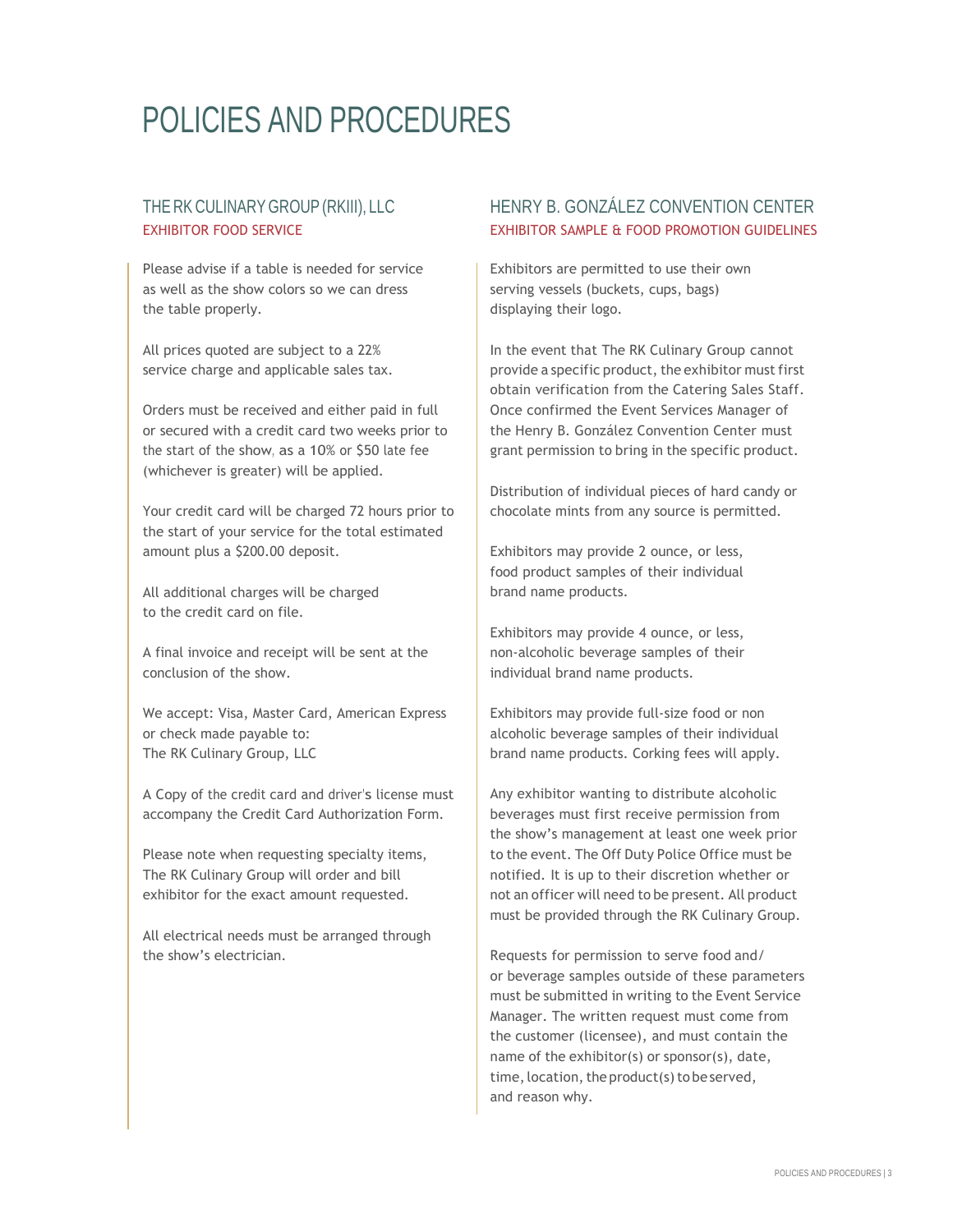**BOOTH DELIVERY**

**\$25 | DELIVERY**

**RECEIVING & STORAGE FEE \$250 | DAY**

**CHINA FLATWARE \$2.50 | PERSON**

**ICE \$15 | 10 LBS**

# **ATTENDANT & BARTENDER FEE**

Five consecutive hour minimum *TABC CERTIFIED BARTENDER IS REQUIRED WHEN PURCHASING ALCOHOL BEVERAGES*

**\$30 | HOUR**

# FEES BEVERAGES

# **COFFEE**

Regular and Decaffeinated

**\$70 | GALLON**

**ASSORTED HOT HERBAL TEA \$70 | GALLON**

**ICED TEA \$47.50 | GALLON**

**HOT COCOA**

**\$60 | GALLON**

**SODAS \$4 | CAN**

**LEMONADE \$47.50 | GALLON**

**AGUA FRESCAS**

**\$50 | GALLON**

# **FRUIT INFUSED WATER**

Prickly Pear-Hibiscus Watermelon-Mint Pineapple-Strawberry

**\$50 | GALLON**

# **BOTTLED WATER**

**\$4 | BOTTLE**

# **FIJI WATER**

**\$7 | BOTTLE**

# **SELF SERVEWATER UNIT**

**\$85 | DAY**

*Spring Water* **\$32 | 5 GAL BOTTLE**

**ALL BEVERAGE SERVICES INCLUDE 8 OZ. CUPS AND COCKTAIL NAPKINS. ONE GALLON EQUALS APPROXIMATELY 18–20 SERVINGS**

**22% ADDITIONAL SERVICE CHARGE AND ALL APPLICABLE SALES TAXES**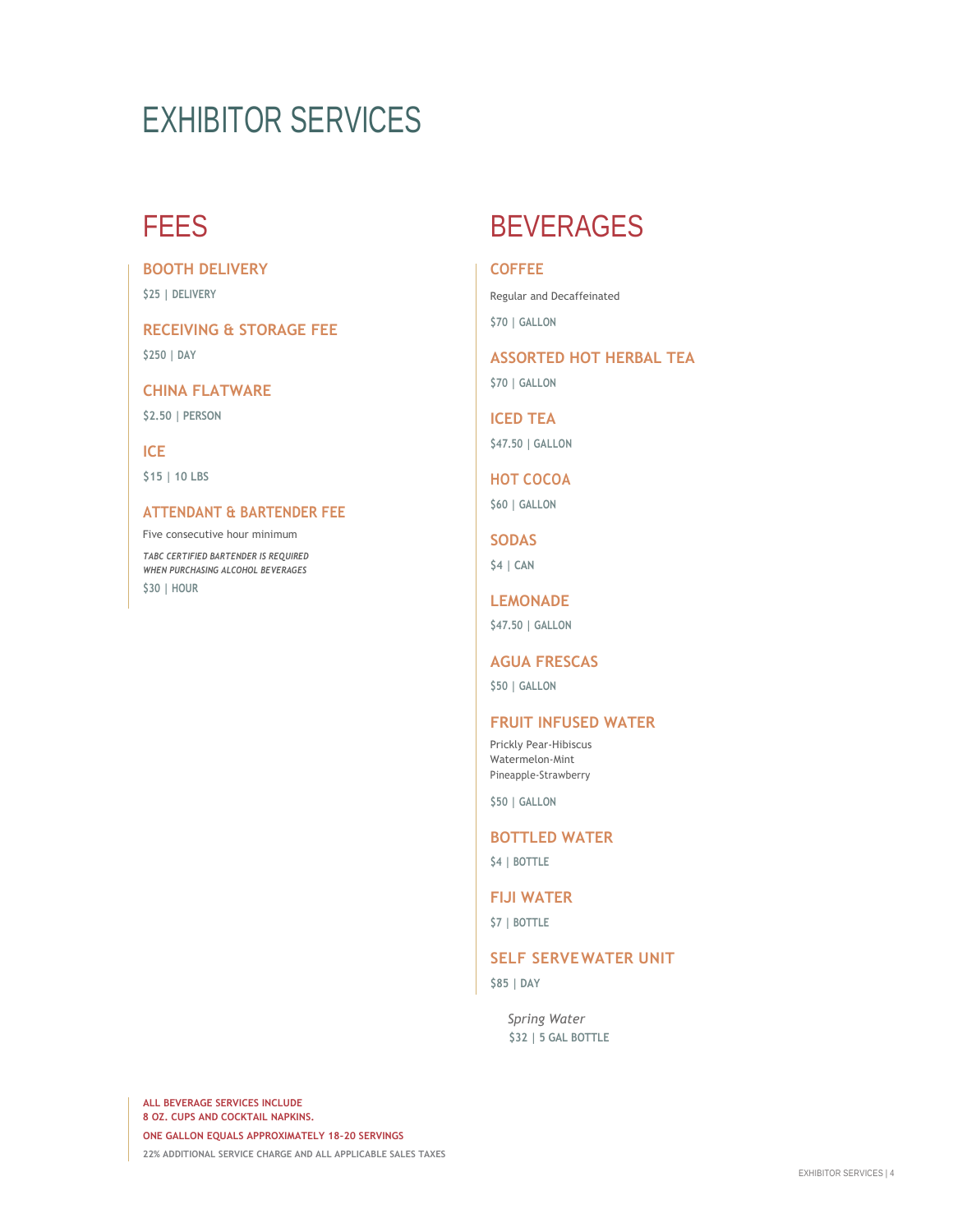# MACHINE RENTAL

*NOTE: ELECTRICITY REQUIREMENTS WILL NEED TO BE MADE FOR ALL MACHINES THROUGH THE SHOW'S ELECTRICIAN.*



**STARBUCKS COFFEE & HOT TEA SET-UP** Service includes Tazo tea bags, sleeves, cups, sugar, creamers, stirs.

*BOOTH FLOOR SPACE REQUIREMENTS: 4'10" L x 2'5" W X 2'10" H POWER REQUIREMENTS: NO POWER IS NEEDED* **\$250 | SET UP FEE**

### *Syrups*

Optional, additional cost *CUP SIZE: 12 OZ STARBUCKS CUPS WITH LID & SLEEVES* **\$95 | GALLON**

### **MARGARITA MACHINE**

Service includes 8 oz. disposable cups, cocktail napkins, margarita salt, stirrers, and fresh cut lime.

*MACHINE HOLDS UP TO TWO (2) FLAVORS BOOTH FLOOR SPACE REQUIREMENTS: 36" L x 21" W POWER REQUIREMENTS: 120 VOLTS* **\$500 | DAY**

*Margarita Mix Flavors* Classic Margarita, Strawberry, Mango, and Watermelon *MINIMUM OF 3 GALLONS PER ORDER* **\$125 | GALLON**

# **SMOOTHIE MACHINE**

Service includes 8 oz. disposable cups, cocktail napkins.

*MACHINE HOLDS UP TO TWO (2) FLAVORS BOOTH FLOOR SPACE REQUIREMENTS: 36" L X 21" W POWER REQUIREMENTS: 120 VOLTS* **\$400 | DAY**

*Smoothie Flavors* Peach, Strawberry, Mango, Strawberry-Banana *MINIMUM OF 3 GALLONS PER ORDER* **\$100 | GALLON**

### **ANTIQUE POPCORN CART**

Service includes bags and cocktail napkins.

*BOOTH FLOOR SPACE REQUIREMENTS: 24" L x 40" W POWER REQUIREMENTS: 120 VOLTS* **\$500 | DAY**

*Popcorn* One case contains 24 packages. Approximately 15–18 servings per package.

**\$200 | CASE**

### **COOKIE BAKING OVEN**

Service includes disposable napkins and plates.

*BOOTH COUNTER SPACE REQUIREMENTS: 21" L X 20" W POWER REQUIREMENTS: 120 VOLTS* **\$500 | DAY**

*Cookie Options* Chocolate Chip, Oatmeal Raisin, Sugar

**\$44.25 | DOZEN**



# **STARBUCKS ICED TEA SET-UP**

Service includes 3 Types of Tea, Passion, Zen, Black Tea, Clear Cups with Lids, Sugar, Classic and Raspberry Syrup, Napkins and Ice.

*BOOTH FLOOR SPACE REQUIREMENTS: 36" L x 21" W POWER REQUIREMENTS: NO POWER IS NEEDED* **\$250 | SET UP FEE**

*Syrups* Classic and raspberry are included *CUP SIZE: 16 OZ STARBUCKS CLEAR CUPS WITH LID* **\$95 | GALLON**

### **ALL MACHINES REQUIRE AN ATTENDANT OR BARTENDER ATTENDANT & BARTENDER FEE: \$30 | HOUR—MINIMUM FIVE (5) CONSECUTIVE HOURS PER MACHINE**

**22% ADDITIONAL SERVICE CHARGE AND ALL APPLICABLE SALES TAXES**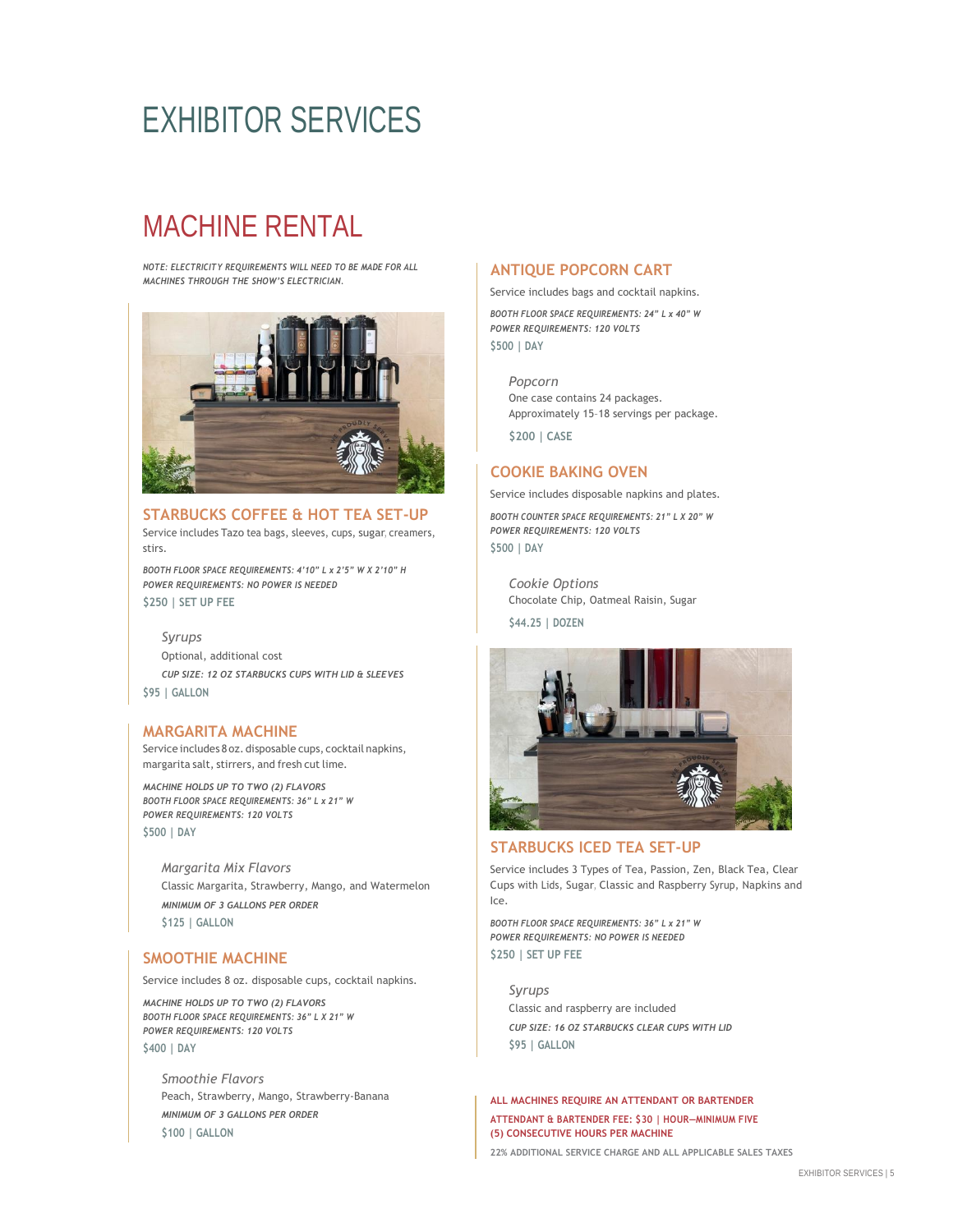# MACHINE RENTAL(CONT.)

*NOTE: ELECTRICITY REQUIREMENTS WILL NEED TO BE MADE FOR ALL MACHINES THROUGH THE SHOW'S ELECTRICIAN.*

### **FREEZER**

*BOOTH FLOOR SPACE REQUIREMENTS: 59" L x 26" W | 25" L x 50" W POWER REQUIREMENTS: 120 VOLTS; 2000 WATT OUTLET* **\$250 | DAY**

*Ice Cream Bars* **\$4.00 | EACH**

### **ITALIAN ICE CART RENTAL**

*BOOTH FLOOR SPACE REQUIREMENTS: 25" L x 33" W POWER REQUIREMENTS: 120 VOLTS; 2000 WATT OUTLET* **\$500 | DAY**

*Italian Ice Flavors* Mango, Watermelon, Strawberry, Lime *MINIMUM ORDER OF 100 SERVINGS* **\$4 | 4OZ SERVING**



# **YOGURT MACHINE**

Service includes full hopper of two flavors, cups, spoons and various toppings.

*BOOTH FLOOR SPACE REQUIREMENTS: MACHINE IS 15 SQUARE FEET POWER REQUIREMENTS: 220 VOLT / 30 AMP* **\$325 | DAY \$1200 | SET UP**

*Additional Gallons of Yogurt* **\$1000 | GALLON**

### **PRETZEL WARMER**

Service includes disposable napkins and plates. *BOOTH COUNTER SPACE REQUIREMENTS: 20" L X 19" W POWER REQUIREMENTS: 120 VOLTS* **\$500 | DAY**



### **OJ MACHINE**

Service includes cups, lids, straws, napkins.

*BOOTH FLOOR SPACE REQUIREMENTS: 70"H X 27"L X 21" W POWER REQUIREMENTS: 120 VOLTS* **\$400 | DAY**

*Oranges* **\$100 | CASE**

*Prosecco \$30 | BOTTLE MINIMUM ORDER OF SIX (6) BOTTLES*

### **TABLE TOP ESPRESSOMACHINE**

Service includes 12 oz. disposable coffee cups, lids, stir sticks, assorted sugars, creamer,milk.

*BOOTH COUNTER SPACE REQUIREMENTS: 21" L x 17" W POWER REQUIRED: TWO-WIRE GROUNDED SERVICE | 220 VOLTS; 30 AMPS | (L1, L2, G) | NEMA L6-30P RECEPTACLE REQUIRED* **\$750 | DAY**

*Espresso Beverage Options* Americano,Cappuccino,CaramelMacchiato, Latte,Mocha 5 flavored syrupsincluded

*MINIMUM OF 250 BEVERAGES SERVED* **\$5 | BEVERAGE**

**ALL MACHINES REQUIRE AN ATTENDANT OR BARTENDER ATTENDANT & BARTENDER FEE: \$30 | HOUR—MINIMUM FIVE (5) CONSECUTIVE HOURS PER MACHINE**

**22% ADDITIONAL SERVICE CHARGE AND ALL APPLICABLE SALES TAXES**

*Soft Pretzel* **\$52 | DOZEN**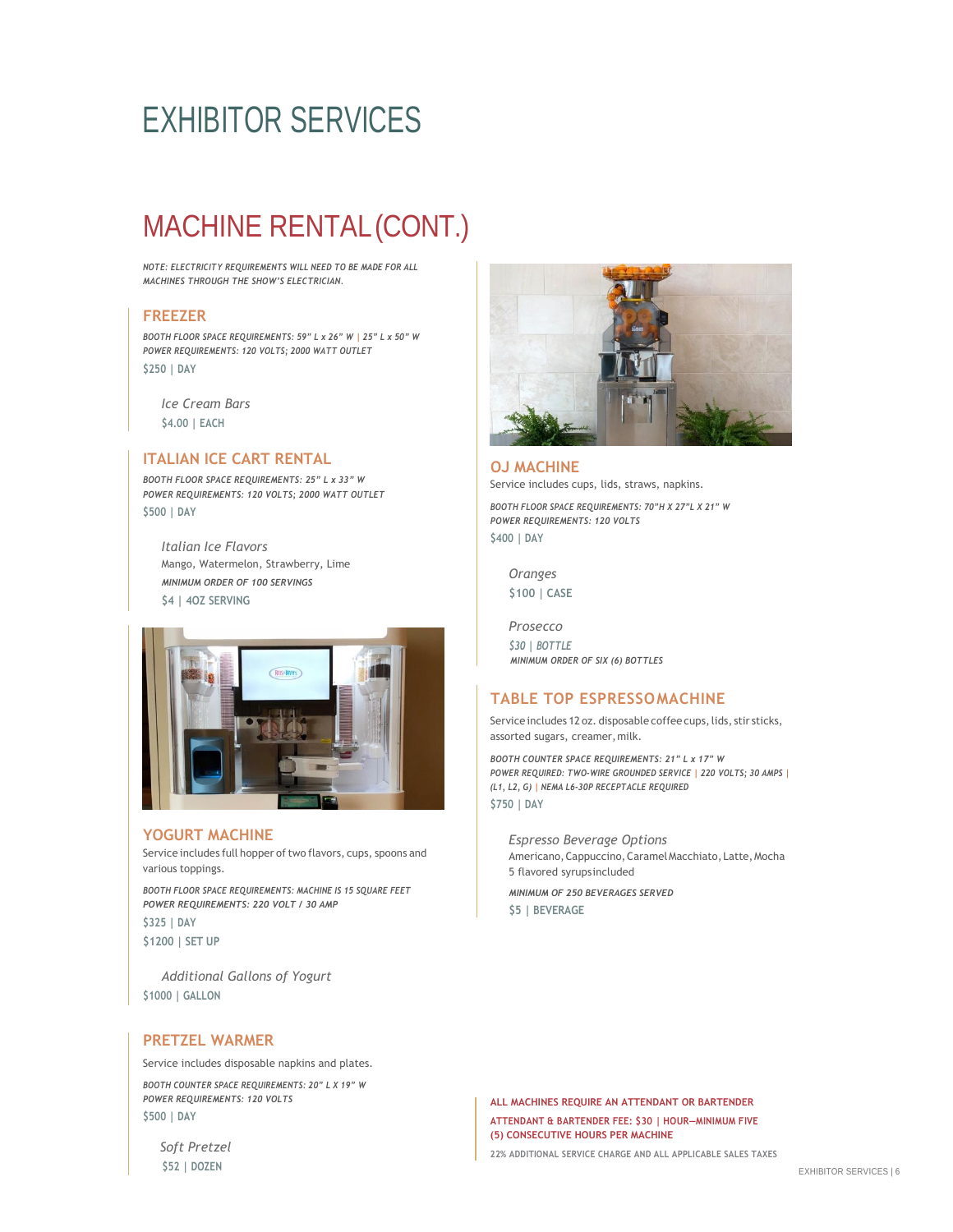# **BAKERY FRESHCOOKIES**

**\$44.25 | DOZEN**

# **ASSORTED PASTRIES**

Cinnamon Rolls, Danish, Donuts **\$50.50 | DOZEN**

**PECAN BROWNIES AND BLONDIES \$44.25 | DOZEN**

**ASSORTED MINICUPCAKES**

**\$52 | DOZEN**

# **PIE TIME**

Mini and Classic Pies Includes: Seasonal Fruit, Chocolate Pies

**\$8 | SERVING**

# BAKERYITEMS HORS D'OEUVRES

# **INDIVIDUAL VEGGIE CRUDITÉ SHOOTERS**

Ranch Dressing, Blue Cheese Dressing

**\$6 | EACH**

**CHICKEN SALAD MINI PO'BOYS** Green Grapes, Poppy Seed Brioche **\$7 | EACH**

**CHIPS AND SALSA** Corn Tortilla Crisps, Roasted Salsa, Green Salsa, Pico de Gallo **\$7 | PERSON**

### **PICNIC CHEESES AND CRACKERS DISPLAY**

Domestic Cheeses, Crackers, Breadsticks, Green Grapes **\$7 | PERSON**

**RK'S JALAPEÑO CHICKEN BITES \$6 | EACH**

**CHIPOTLE CHICKEN CHEDDAR FLAUTAS \$6 | EACH**

**BEEF EMPANADAS \$5 | EACH**

**CORNED BEEF "REUBEN" TAQUITOS** Swiss, Sauerkraut, 1000 Island Dressing

**\$7 | EACH**

**SPICY SRIRACHA TOFU TAQUITOS**

Black Beans, Onions, Kale Rice **\$7 | EACH**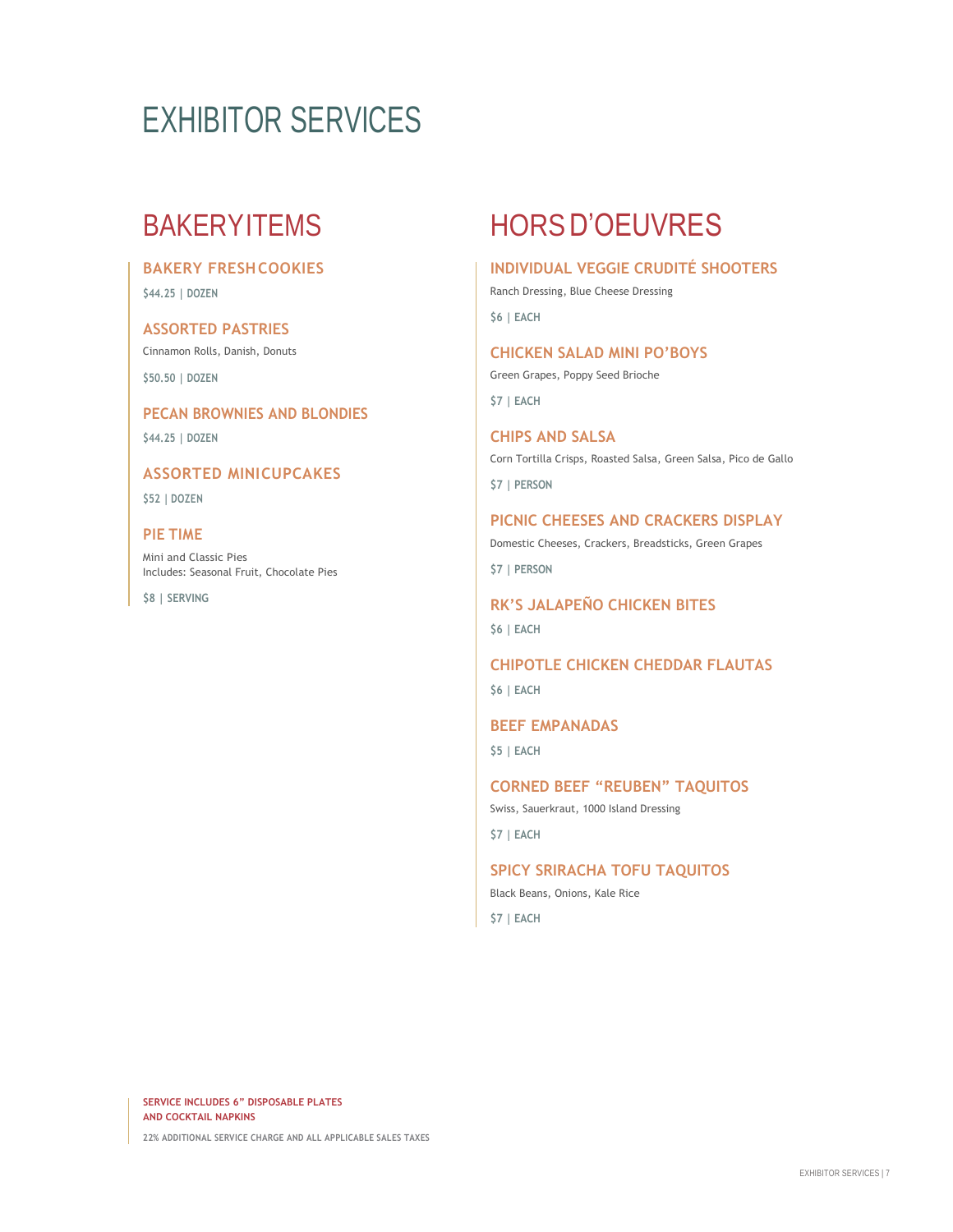# **BAR**

# **TEXAS WINE TASTING EXPERIENCE BECKER VINEYARDS**

Becker Cabernet Sauvignon Reserve

Becker Chardonnay

Becker Viognier Reserve

Becker Tempranillo

*BARTENDER REQUIRED MUST ORDER ALL (4) FOUR VARIETALS; MINIMUM OF (2) TWO BOTTLES OF EACH VARIETAL* **\$35 | BOTTLE**

### **SAN ANTONIO BEER TASTING EXPERIENCE**

*BARTENDER REQUIRED MUST ORDER ALL (3) THREE VARIETALS* **\$525 | PONY KEY (APPROXIMATELY 85 SERVINGS)**

**\$780 | KEG (APPROXIMATELY 165 SERVINGS)**

# **WHISKEY TASTING**

*Bourbon Whiskey* Angel's Envy **\$160 | BOTTLE**

Buffalo Trace **\$160 | BOTTLE**

*Texas Bourbon* Garrison Bros **\$200 | BOTTLE**

*Scotch Whiskey* Glenmorangie Quinta Ruban - 12 year **\$250 | BOTTLE**

*Irish Whiskey* Red Breast - 12 year **\$250 | BOTTLE**

**\$2000 | WHISKEY EXPERT AND SET UP**

### **LIQUID NITROGEN COCKTAIL BAR**

*Frozen Cocktail Bar (alcoholic) Package Includes:*

Trained and licensed staff

LED bar and podium with ability to match company colors (LED only)

Disposable cups, spoons, and napkins

Up to two (2) flavors

*2-Hour Package* **\$2900 | 200 STANDARD BOOTH SERVINGS**

*4-Hour Package* **\$4785 | 400 STANDARD BOOTH SERVINGS**

*6-Hour Package* **\$6585 | 600 STANDARD BOOTH SERVINGS**

*ADDITIONAL SERVICE TIME IS \$35 | HOUR* 

*ADDITIONAL DAY SET-UP FEE: \$250 | DAY*

*ALCOHOL MUST BE PURCHASED FROM THE RK CULINARY GROUP*

*Flavor Options* Simply Lime Margarita, Chocolate Whiskey Ice Cream Cocktail, Peach Bellini, Sinfully Scotch Ice Cream Cocktail, Cranberry Cocktail,StrawberryMargarita,AmarettoFreeze,PiñaColada, or White Russian Ice Cream Cocktail



*EXAMPLE OF WHISKEY TASTING BOOTH SHOWN ABOVE*

**(5) CONSECUTIVE HOURS 22% ADDITIONAL SERVICE CHARGE AND ALL APPLICABLE SALES TAXES BARTENDER FEE: \$25 | HOUR—MINIMUM FIVE**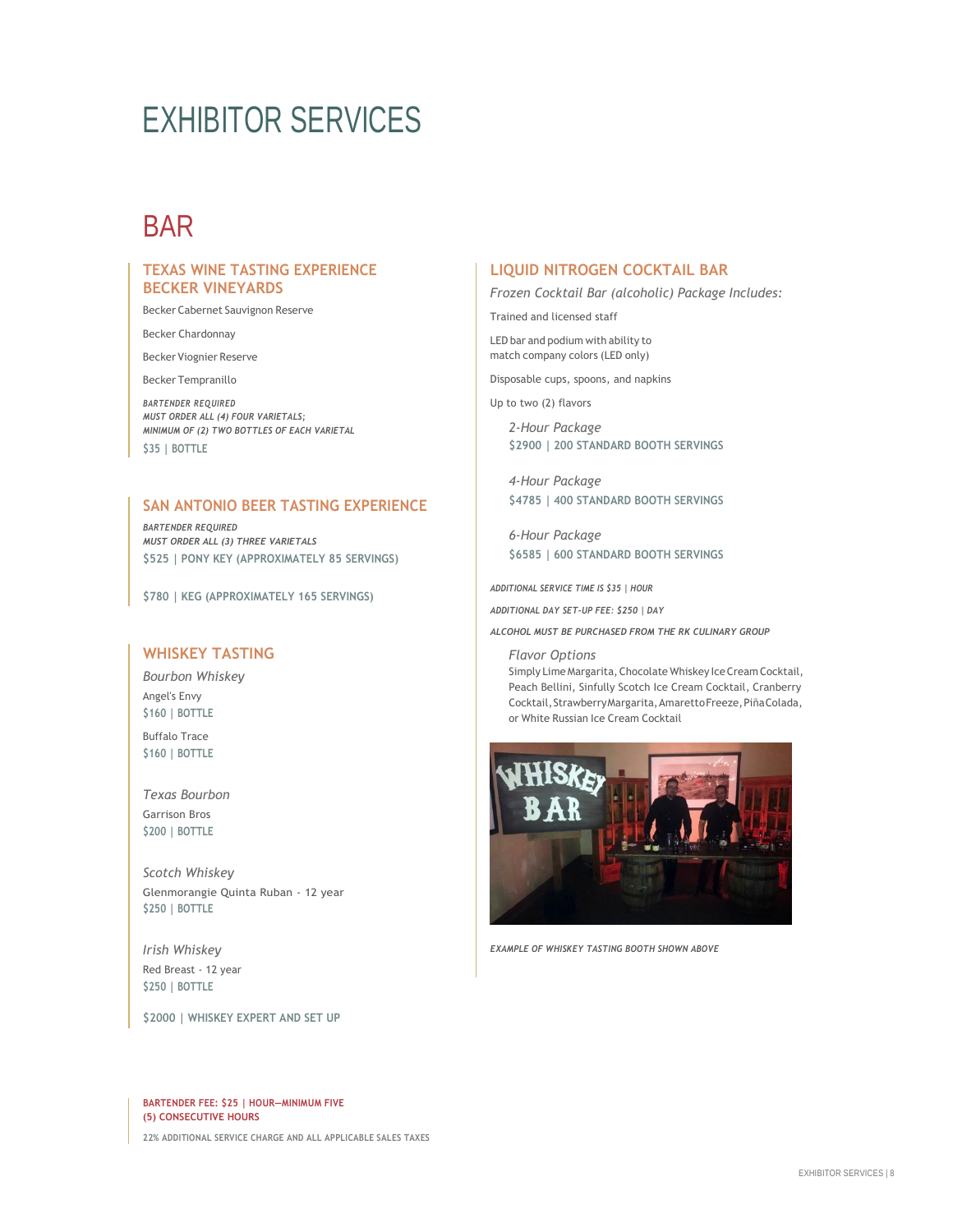# EXHIBITORORDER FORM & CREDIT CARD AUTHORIZATION



PLEASE RETURN THIS PAGE ONLY TO:

210.225.4535 | FAX 210.224.5120 **Order Deadline: June 7, 2022**

Trade Show Name: Show Dates: Show Dates: Location of Exhitibits: <br> Booth Number: <br> Booth Name: CompanyName: On-Site Contact: [AUTHORIZED SIGNEE] Phone #:  $\parallel$  Phone #: Cell #: Cell #: Fax #: Fax #: Email #: Date Time Quantity Item Item Table Needed Attendant Required Price Per Unit Total *Sign for Authorization:* Sub Total: 22% Service Charge: 8.25% Sales Tax: Additional Deposit: \$200.00 Grand Total:

# PLEASE REMEMBER:

**SEND COPIES OF YOUR CREDIT CARD AND DRIVER'S LICENSE ALONG WITH YOUR SIGNED CREDIT CARD AUTHORIZATION**

*IF WE DO NOT RECEIVE—WE CANNOT PROCESS YOUR ORDER ANY ADDITIONAL ORDERS WILL BE BILLED TO CREDIT CARD BELOW*